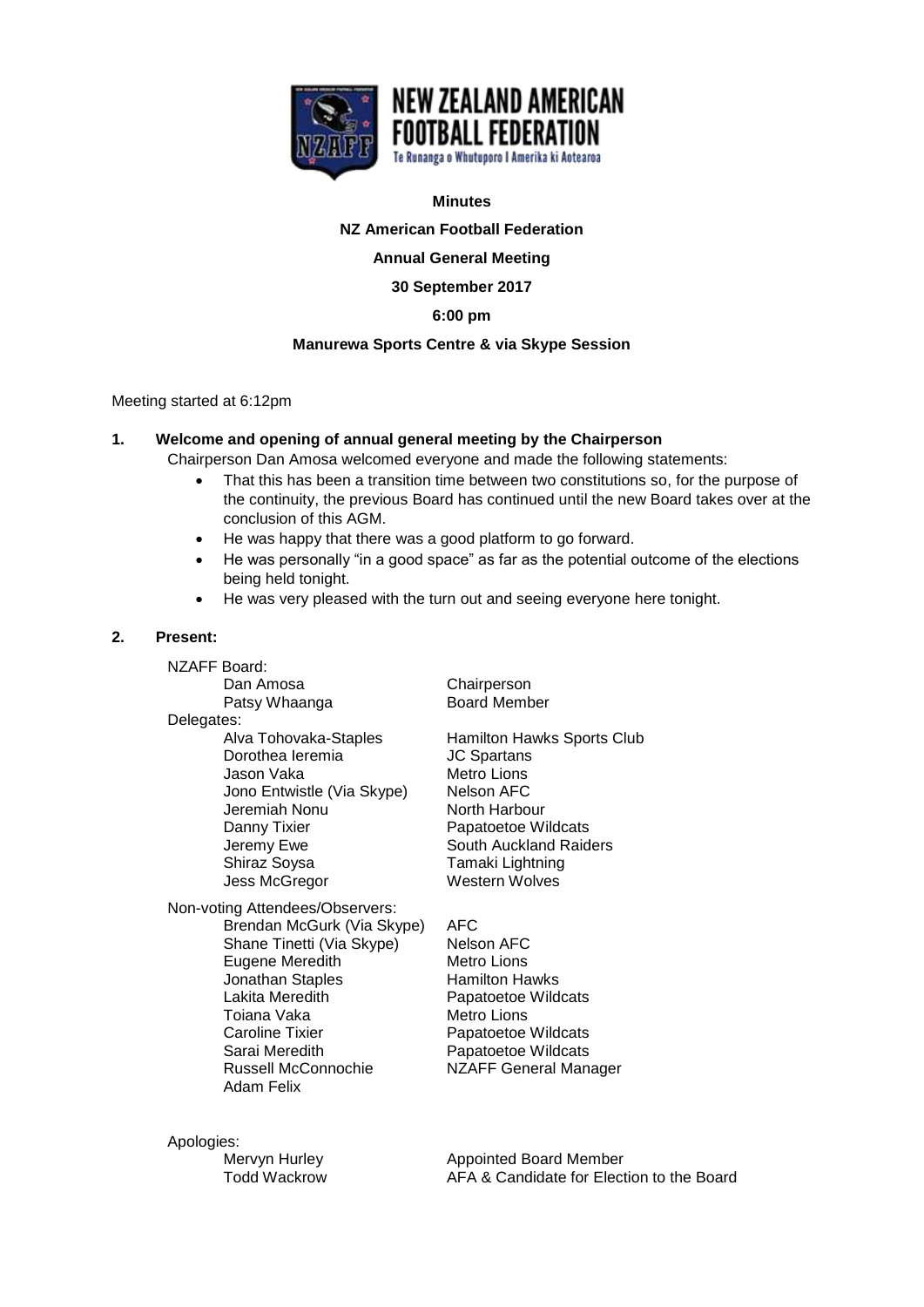# **3. Presentation of Reports**

Dan Amosa presented a verbal report.

Russell McConnochie talked to the written report with a number of statements as follows:

- That the sport has great potential.
- That the drive to capture participants needs to start in primary school so that American Football becomes "their sport" from an early age.
- That a pilot league for primary school aged players will be delivered in the Manurewa area in term 4 and based on the (hopefully positive) results of that we will be looking to roll out similar leagues across the country.
- That the preference will always be to partner with clubs to deliver junior leagues.
- That a registration of interest form will be put to the clubs to determine if there is sufficient interest in holding National Championships for 7-a-side and Flag.
- That the success of the any initiatives and the sport itself is down to individuals who donate their time to the sport.
- Working together to move the sport forward is the only way we are going to be successful.

Questions regarding the reports

- Shira Soysa asked if whether there was any fixed venue for the Championships.
- Russell replied not as yet.

**Resolution Resolution It was moved that the reports be accepted.** *Moved Alva Tohovaka-Staples /Seconded Jeremiah Nonu Carried unanimously*

## **4. Presentation and adoption of the 2016 & 2017 audited accounts:**

It was noted that the reports will be accepted by two separate resolutions because the 2017 Annual Accounts are provisional upon the Auditors receiving a statement from Kiwibank that the account balances at the end of the 2016/2017 year are consistent with the NZAFF records.

There was discussion regarding the amount in both reports for the Travel (International and National) lead by the Papatoetoe Wildcats. The amounts of \$91,749 in 2016 and \$67,698 in 2017 need to be further broken down so that an understanding of what the total consisted of can be had. This needs to include any cross subsidising of international tours costs and players payments.

A request was made for this information to be forwarded to the clubs as soon as possible. Russel replied that he will deliver the information within a month to the clubs.

There was a further request that there is a breakdown of any budgeted costs that are over \$20,000 be presented as part of the AGM each year. This information for the 2017/2018 year will be delivered as part of the report to be sent to the clubs within the month as above.

Based on the agreement to provide the reports as above the resolutions for acceptance were put to the vote.

Two matters of interest were raised:

- A request to clarify how a negative amount occurs in the income section of both years.
- An explanation of Dan Amosa owing monies to NZAFF was requested. Dan replied that there was a need to pay insurance cover for women's athletes attending camps in Australia that could only be paid via credit card. NZAFF deposited funds in Dan's account to enable him to pay the insurer. Sufficient funds were deposited to also cover purchases of equipment that subsequently were not required. Dan confirmed that the amount will be returned to NZAFF in November.

**Resolution** It was moved that the audited accounts for 2016 be accepted. *Moved Shiraz Soysa /Seconded Jason Vaka*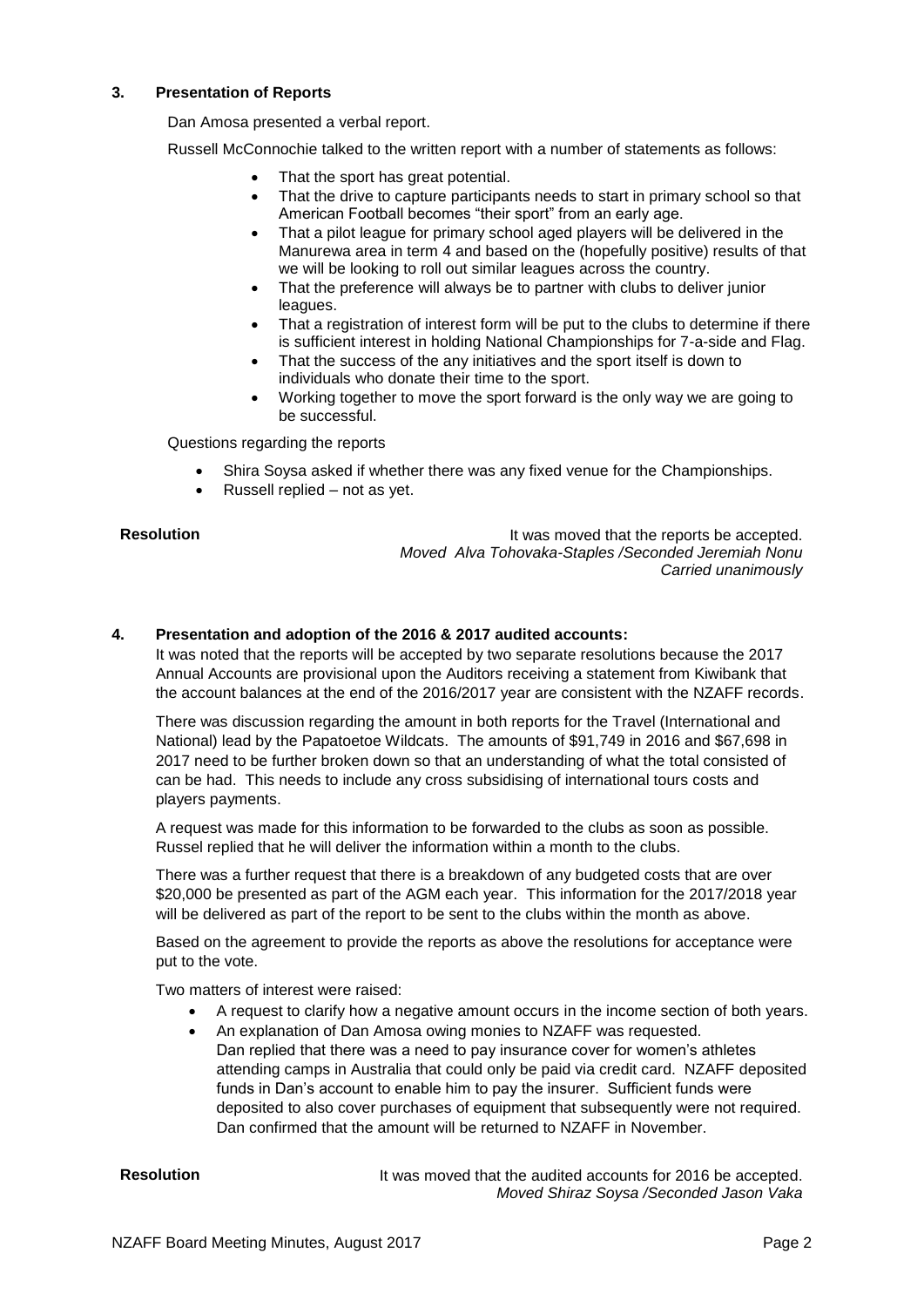### **Resolution** It was moved that the audited accounts for 2017 be accepted conditional upon the Auditors confirming that Kiwibank confirm that the account balances at the end of the financial year are consistent with the records provided to the Auditors (see note below). *Moved Shiraz Soysa /Seconded Dorothea Ieremia Carried unanimously*

Note: To confirm that the condition in the above resolution has been met, NZAFF will inform the clubs once the Auditors receive the Kiwibank statement and the audit documents have been signed by NZAFF.

# **5. Confirmation of the appointed board members**

It was confirmed that the two Board Members appointed by the Selection Panel were: Patsy Whaanga Mervyn Hurley

## **6. Appointment of scrutineers**

Dan Amosa handed the Chairing of the meeting to Patsy Whaanga at this point as he was standing for re-election to the Board.

Patsy asked for volunteers for two scrutineers.

| The two scrutineers were: |                       |
|---------------------------|-----------------------|
| Jonathan Staples          | <b>Hamilton Hawks</b> |
| Caroline Tixier           | Papatoetoe Wildcats   |

## **7. The election two board members**

The candidates were: Adam Felix Brendan McGurk Dan Amosa Todd Wackrow

The voting was held by secret Ballot with the first round providing a clear winner and an equal number of votes for the second position. A further vote was held between the two candidates with equal votes. Nelson AFC had placed the first vote early and provided the second round vote to the scrutineers via phone.

The two successful candidates appointed to the NZAFF Board were:

Adam Felix Todd Wackrow

With this result Dan Amosa relinquished the Chair to Patsy to continue the AGM.

Shiraz raised a motion of thank to Dan for stepping into the job three years ago when no-one wanted the job and continuing to work hard for the sport.

**Resolution** It was moved that Dan Amosa be thanked for his efforts on behalf of the sport during his term as Chairperson. *Moved Shiraz Soysa /Seconded Alva Tohovaka-Staples Carried unanimously*

Patsy then thanked Brendan McGurk for his participation in the process and stated that she looked forward to working with him in the future.

# **8. Remits / notices of motion**

The NZAFF Board presented a Resolution to the AGM to approve all previous decisions and actions of previous Boards. This will prevent any future action against the Federation if any